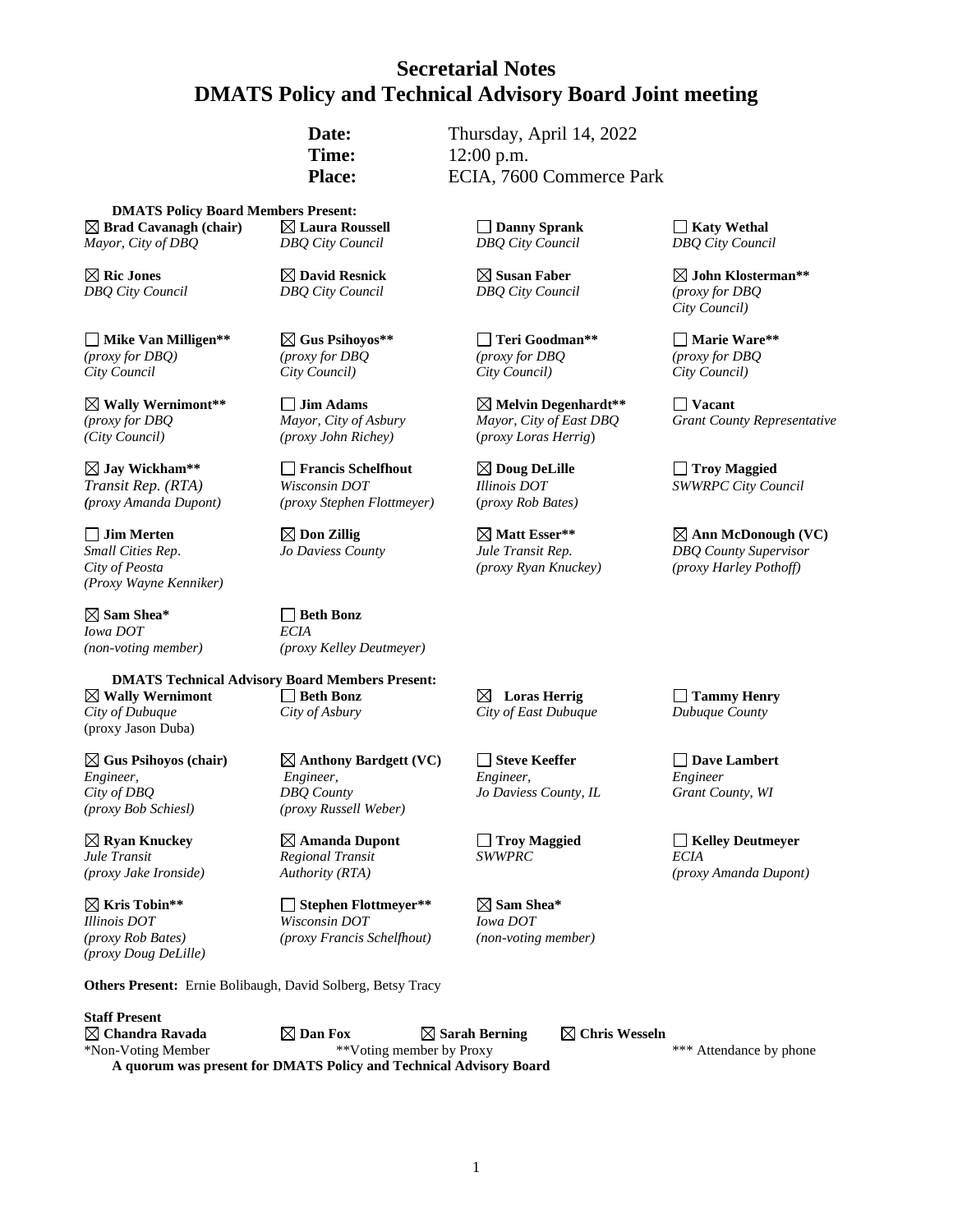### **Call to Order**

The DMATS Technical Advisory Board meeting was called to order by DMATS Technical Advisory Board Chair, Gus Psihoyos.

The DMATS Policy Board meeting was called to order by DMATS Policy Board Chair Brad Cavanagh. Introductions were made at this time.

# **Review/Approve the Agenda for the Thursday, April 14, 2022, DMATS Joint Technical Advisory and Policy Board meeting**

Motion by Bardgett, second by Herrig to approve the agenda for the Thursday, April 14, 2022, DMATS Technical Advisory Board meeting. The motion passed unanimously.

Motion by Faber, second by McDonough to approve the agenda for the Thursday, April 14, 2022, DMATS Policy Board meeting. The motion passed unanimously.

### **Review/Approve the minutes and receive and file the secretarial notes from the Thursday, March 10, 2022, meeting**

Motion by Wernimont, second by Herrig to approve the minutes and receive and file the secretarial notes from the Thursday, March 10, 2022, DMATS Technical Advisory Board meeting. The motion passed unanimously.

Motion by Jones, second by Resnick to approve the minutes and receive and file the secretarial notes from the Thursday, March 10, 2022, DMATS Policy Board meeting. The motion passed unanimously.

# **Review/Approve Draft Fiscal Year 2023 DMATS Limited English Proficiency (LEP) Plan**

Motion by Resnick, second by Herrig to open the public hearing. The motion passed unanimously. The public hearing was opened at 12:06 p.m.

Fox stated every two years the Limited English Proficiency Plan needs to be reviewed and updated. The FY23 draft of the Limited English Proficiency Plan has stayed the same from previous plan. This plan is currently using census data from 2018 due to not receiving new census numbers. Fox informed the Board that they have 30 days to review and give any recommendations to staff.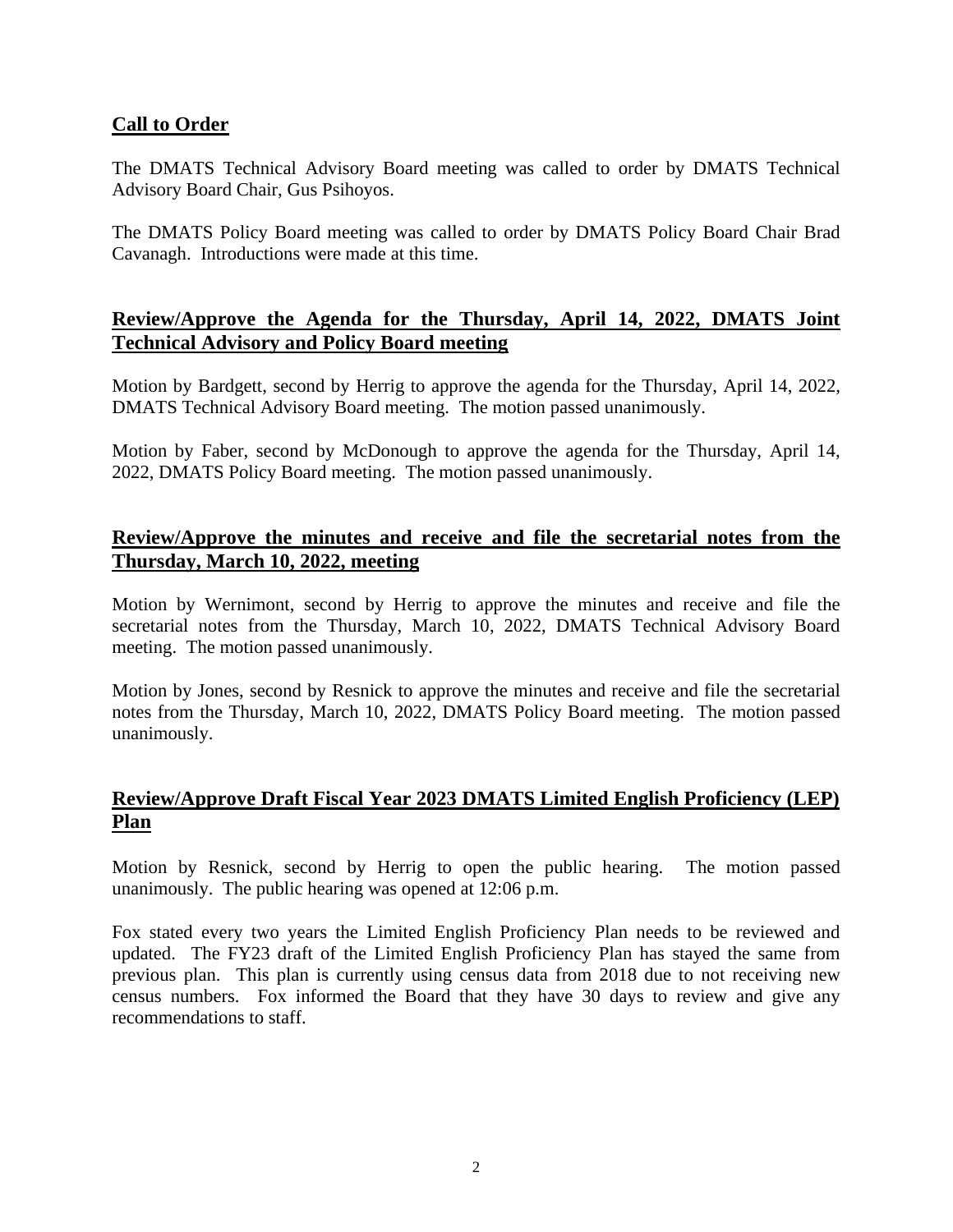Motion by Bardgett, second by Wernimont to recommend approval to the DMATS Policy Board the Draft Fiscal Year 2023 DMATS Limited English Proficiency (LEP) Plan. The motion passed unanimously.

Motion by Jones, second by Resnick to approve the Draft Fiscal Year 2023 DMATS Limited English Proficiency (LEP) Plan. The motion passed unanimously.

### **Review/Approve Draft Fiscal Year 2023 DMATS Title VI Non-Discrimination Program Plan**

Fox referred to the Title VI Non-Discrimination Program Plan handout, stating there has been no changes from the previous plan. Fox stated the Board has 30 days to review and give any recommendations to staff.

Motion by Jones, second by Resnick to close the public hearing. The motion passed unanimously. The public hearing was closed at 12:11 p.m.

Motion by Herrig, second by Wernimont to recommend approval to the DMATS Policy Board Draft Fiscal Year 2023 DMATS Title VI Non-Discrimination Program Plan. The motion passed unanimously.

Motion by McDonough, second by Jones to approve the Draft Fiscal Year 2023 DMATS Title VI Non-Discrimination Program Plan. The motion passed unanimously.

# **IIJA Updates from IADOT**

Ravada referred to the handouts reviewing the information received from the IADOT regarding the new infrastructure bill, IIJA. The IIJA bill was passed in November 2021. IADOT continue to discuss and formulate initial recommendations, such as, how STBG and bridge formula funding should be allocated, what types of local projects should be federal aid, how TAP funds should be allocated, how CMAQ funds should be allocated, and how HSIP funds should be allocated. Ravada explained how the 25-30% increase is an increase to all programs not specific ones, so some programs might have seen a higher increase while others less of an increase. Ravada stated within the old bill RPA received TAP and TAP flex funding, although within the new bill there will no longer be TAP flex funding. Ravada stated swap funding will also change due to current state funds being insufficient to be able to support swap at its current level. Swap funds will be reduced by approximately \$50 million. IADOT is currently discussing which programs or types of projects will be eligible for swap.

Discussion followed.

Ravada informed the board the IIJA bill is also changing how TAP and ICAAP funds are being used. IADOT is removing safe route to schools and scenic byways programs from TAP funds and creating their own program. TAP funds will now only be used on TAP eligible projects.